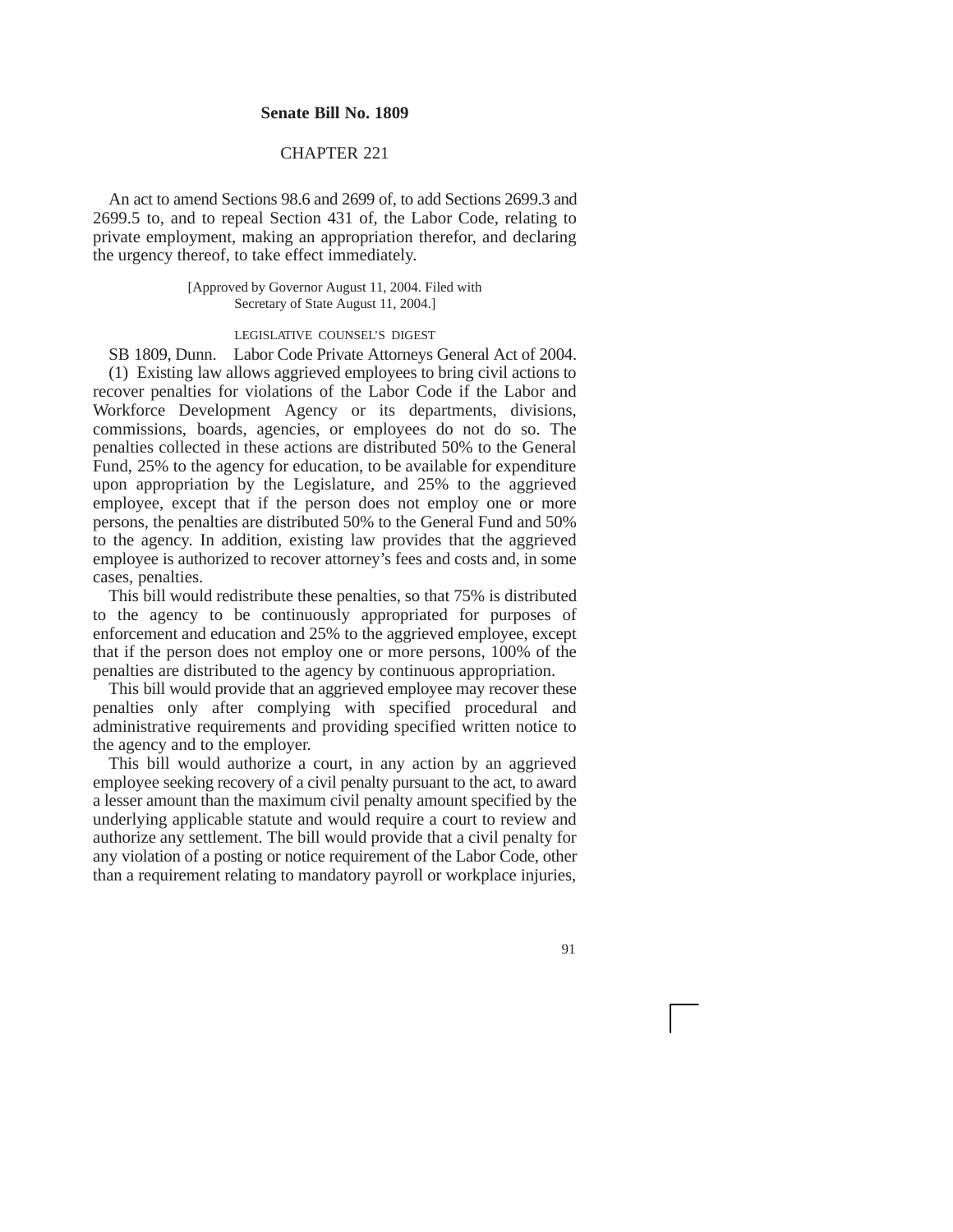may be recovered only by the agency or its subdivisions. The bill would provide that these provisions are retroactive to January 1, 2004.

The bill would require the Joint Committee on Boards, Commissions, and Consumer Protection, in consultation with the standing committees of the Legislature with jurisdiction over employment matters, to review certain functions created by this bill.

The bill would appropriate \$150,000 from the General Fund to the agency for the purpose of implementing these provisions.

(2) Existing provisions prohibit an employer from discriminating against an employee because the employee has specified existing rights. This bill would include among those protected rights the bringing of an action to collect penalties for the violation of labor laws pursuant to the provisions described in (1) above.

(3) Existing law requires an employer to file in the office of the Director of Labor Standards Enforcement a copy of any application for employment that the employer requires an applicant to sign.

This bill would repeal that requirement.

(4) This bill would declare that it is to take effect immediately as an urgency statute.

Appropriation: yes.

## *The people of the State of California do enact as follows:*

SECTION 1. Section 98.6 of the Labor Code is amended to read: 98.6. (a) No person shall discharge an employee or in any manner discriminate against any employee or applicant for employment because the employee or applicant engaged in any conduct delineated in this chapter, including the conduct described in subdivision (k) of Section 96, and Chapter 5 (commencing with Section 1101) of Part 3 of Division 2, or because the employee or applicant for employment has filed a bona fide complaint or claim or instituted or caused to be instituted any proceeding under or relating to his or her rights, which are under the jurisdiction of the Labor Commissioner, or because the employee has initiated any action or notice pursuant to Section 2699, or has testified or is about to testify in any such proceeding or because of the exercise by the employee or applicant for employment on behalf of himself, herself, or others of any rights afforded him or her.

(b) Any employee who is discharged, threatened with discharge, demoted, suspended, or in any other manner discriminated against in the terms and conditions of his or her employment because the employee engaged in any conduct delineated in this chapter, including the conduct described in subdivision (k) of Section 96, and Chapter 5 (commencing with Section 1101) of Part 3 of Division 2, or because the employee has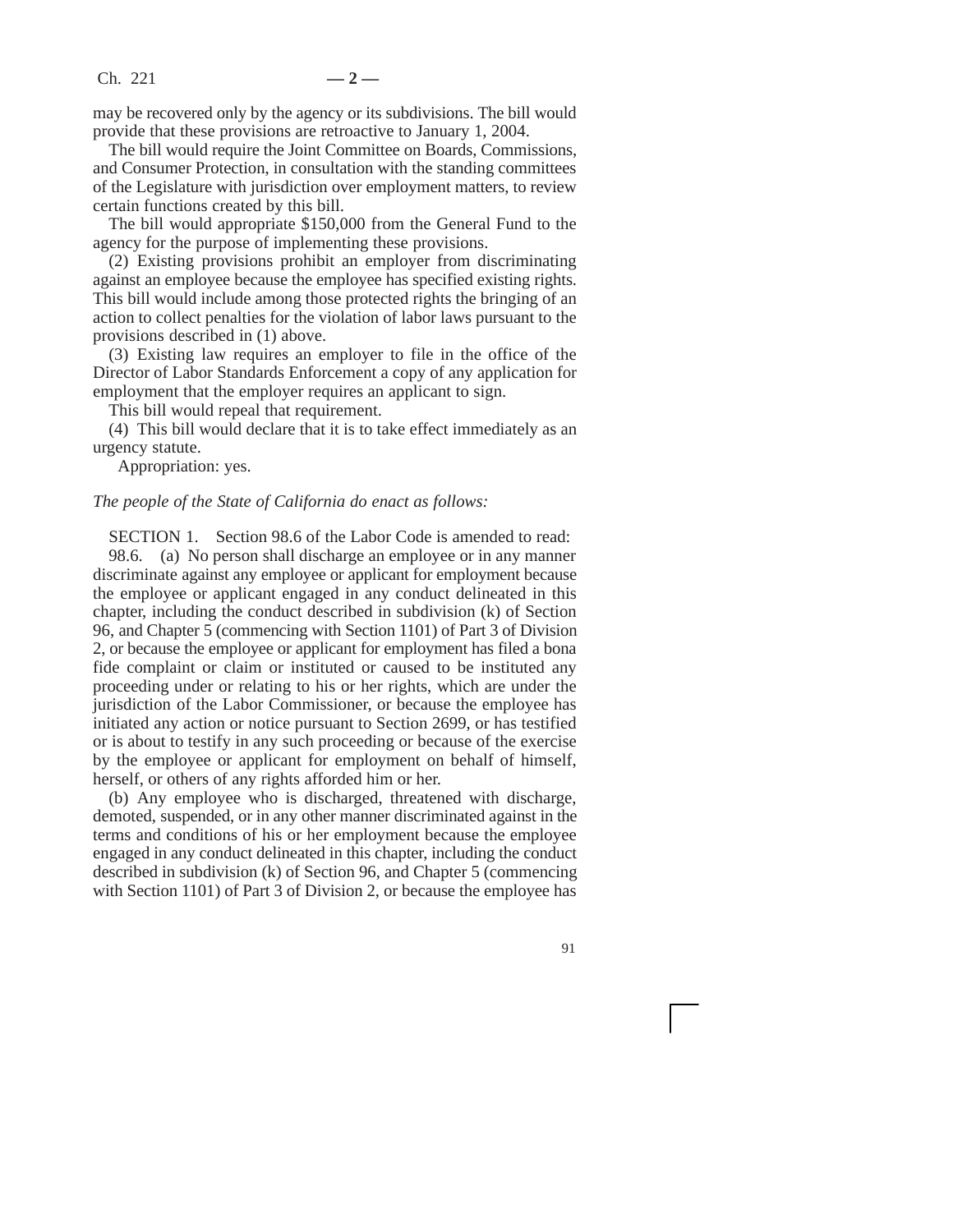made a bona fide complaint or claim to the division pursuant to this part, or because the employee has initiated any action or notice pursuant to Section 2699 shall be entitled to reinstatement and reimbursement for lost wages and work benefits caused by such acts of the employer. Any employer who willfully refuses to hire, promote, or otherwise restore an employee or former employee who has been determined to be eligible for such rehiring or promotion by a grievance procedure, arbitration, or hearing authorized by law, is guilty of a misdemeanor.

(c) (1) Any applicant for employment who is refused employment, who is not selected for a training program leading to employment, or who in any other manner is discriminated against in the terms and conditions of any offer of employment because the applicant engaged in any conduct delineated in this chapter, including the conduct described in subdivision (k) of Section 96, and Chapter 5 (commencing with Section 1101) of Part 3 of Division 2, or because the applicant has made a bona fide complaint or claim to the division pursuant to this part, or because the employee has initiated any action or notice pursuant to Section 2699 shall be entitled to employment and reimbursement for lost wages and work benefits caused by the acts of the prospective employer.

(2) This subdivision shall not be construed to invalidate any collective bargaining agreement that requires an applicant for a position that is subject to the collective bargaining agreement to sign a contract that protects either or both of the following as specified in paragraphs (A) and (B), nor shall this subdivision be construed to invalidate any employer requirement of an applicant for a position that is not subject to a collective bargaining agreement to sign an employment contract that protects either or both of the following:

(A) An employer against any conduct that is actually in direct conflict with the essential enterprise-related interests of the employer and where breach of that contract would actually constitute a material and substantial disruption of the employer's operation.

(B) A firefighter against any disease that is presumed to arise in the course and scope of employment, by limiting his or her consumption of tobacco products on and off the job.

(d) The provisions of this section creating new actions or remedies that are effective on January 1, 2002, to employees or applicants for employment do not apply to any state or local law enforcement agency, any religious association or corporation specified in subdivision (d) of Section 12926 of the Government Code, except as provided in Section 12926.2 of the Government Code, or any person described in Section 1070 of the Evidence Code.

SEC. 2. Section 431 of the Labor Code is repealed.

SEC. 3. Section 2699 of the Labor Code is amended to read: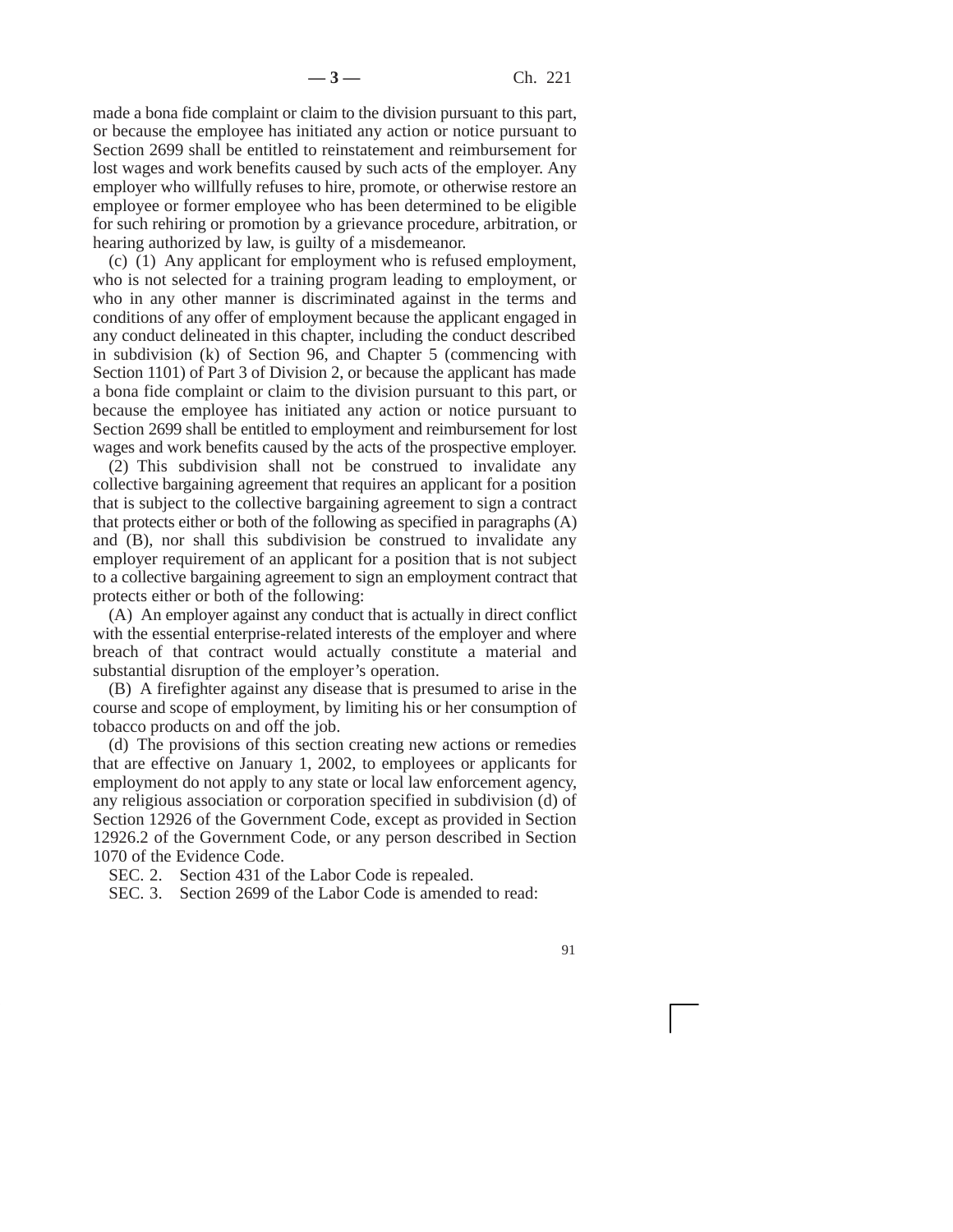2699. (a) Notwithstanding any other provision of law, any provision of this code that provides for a civil penalty to be assessed and collected by the Labor and Workforce Development Agency or any of its departments, divisions, commissions, boards, agencies, or employees, for a violation of this code, may, as an alternative, be recovered through a civil action brought by an aggrieved employee on behalf of himself or herself and other current or former employees pursuant to the procedures specified in Section 2699.3.

(b) For purposes of this part, ''person'' has the same meaning as defined in Section 18.

(c) For purposes of this part, ''aggrieved employee'' means any person who was employed by the alleged violator and against whom one or more of the alleged violations was committed.

(d) For purposes of this part, ''cure'' means that the employer abates each violation alleged by any aggrieved employee, the employer is in compliance with the underlying statutes as specified in the notice required by this part, and any aggrieved employee is made whole.

(e) (1) For purposes of this part, whenever the Labor and Workforce Development Agency, or any of its departments, divisions, commissions, boards, agencies, or employees, has discretion to assess a civil penalty, a court is authorized to exercise the same discretion, subject to the same limitations and conditions, to assess a civil penalty.

(2) In any action by an aggrieved employee seeking recovery of a civil penalty available under subdivision (a) or (f), a court may award a lesser amount than the maximum civil penalty amount specified by this part if, based on the facts and circumstances of the particular case, to do otherwise would result in an award that is unjust, arbitrary and oppressive, or confiscatory.

(f) For all provisions of this code except those for which a civil penalty is specifically provided, there is established a civil penalty for a violation of these provisions, as follows:

(1) If, at the time of the alleged violation, the person does not employ one or more employees, the civil penalty is five hundred dollars (\$500).

(2) If, at the time of the alleged violation, the person employs one or more employees, the civil penalty is one hundred dollars (\$100) for each aggrieved employee per pay period for the initial violation and two hundred dollars (\$200) for each aggrieved employee per pay period for each subsequent violation.

(3) If the alleged violation is a failure to act by the Labor and Workplace Development Agency, or any of its departments, divisions, commissions, boards, agencies, or employees, there shall be no civil penalty.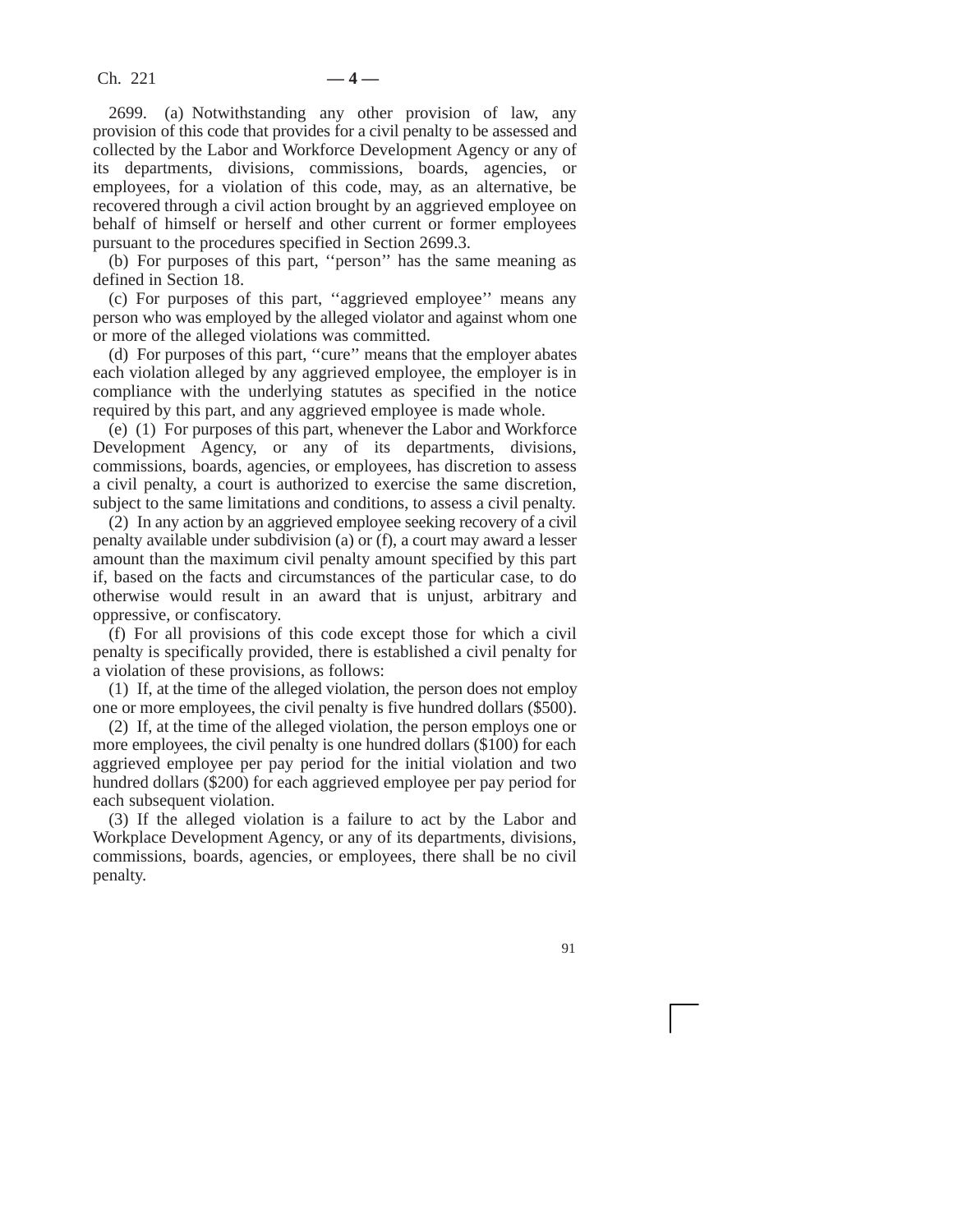(g) (1) Except as provided in paragraph (2), an aggrieved employee may recover the civil penalty described in subdivision (f) in a civil action pursuant to the procedures specified in Section 2699.3 filed on behalf of himself or herself and other current or former employees against whom one or more of the alleged violations was committed. Any employee who prevails in any action shall be entitled to an award of reasonable attorney's fees and costs. Nothing in this part shall operate to limit an employee's right to pursue or recover other remedies available under state or federal law, either separately or concurrently with an action taken under this part.

(2) No action shall be brought under this part for any violation of a posting, notice, agency reporting, or filing requirement of this code, except where the filing or reporting requirement involves mandatory payroll or workplace injury reporting.

(h) No action may be brought under this section by an aggrieved employee if the agency or any of its departments, divisions, commissions, boards, agencies, or employees, on the same facts and theories, cites a person within the timeframes set forth in Section 2699.3 for a violation of the same section or sections of the Labor Code under which the aggrieved employee is attempting to recover a civil penalty on behalf of himself or herself or others or initiates a proceeding pursuant to Section 98.3.

(i) Except as provided in subdivision (j), civil penalties recovered by aggrieved employees shall be distributed as follows: 75 percent to the Labor and Workforce Development Agency for enforcement of labor laws and education of employers and employees about their rights and responsibilities under this code, to be continuously appropriated to supplement and not supplant the funding to the agency for those purposes; and 25 percent to the aggrieved employees.

(j) Civil penalties recovered under paragraph (1) of subdivision (f) shall be distributed to the Labor and Workforce Development Agency for enforcement of labor laws and education of employers and employees about their rights and responsibilities under this code, to be continuously appropriated to supplement and not supplant the funding to the agency for those purposes.

(k) Nothing contained in this part is intended to alter or otherwise affect the exclusive remedy provided by the workers' compensation provisions of this code for liability against an employer for the compensation for any injury to or death of an employee arising out of and in the course of employment.

(*l*) The superior court shall review and approve any penalties sought as part of a proposed settlement agreement pursuant to this part.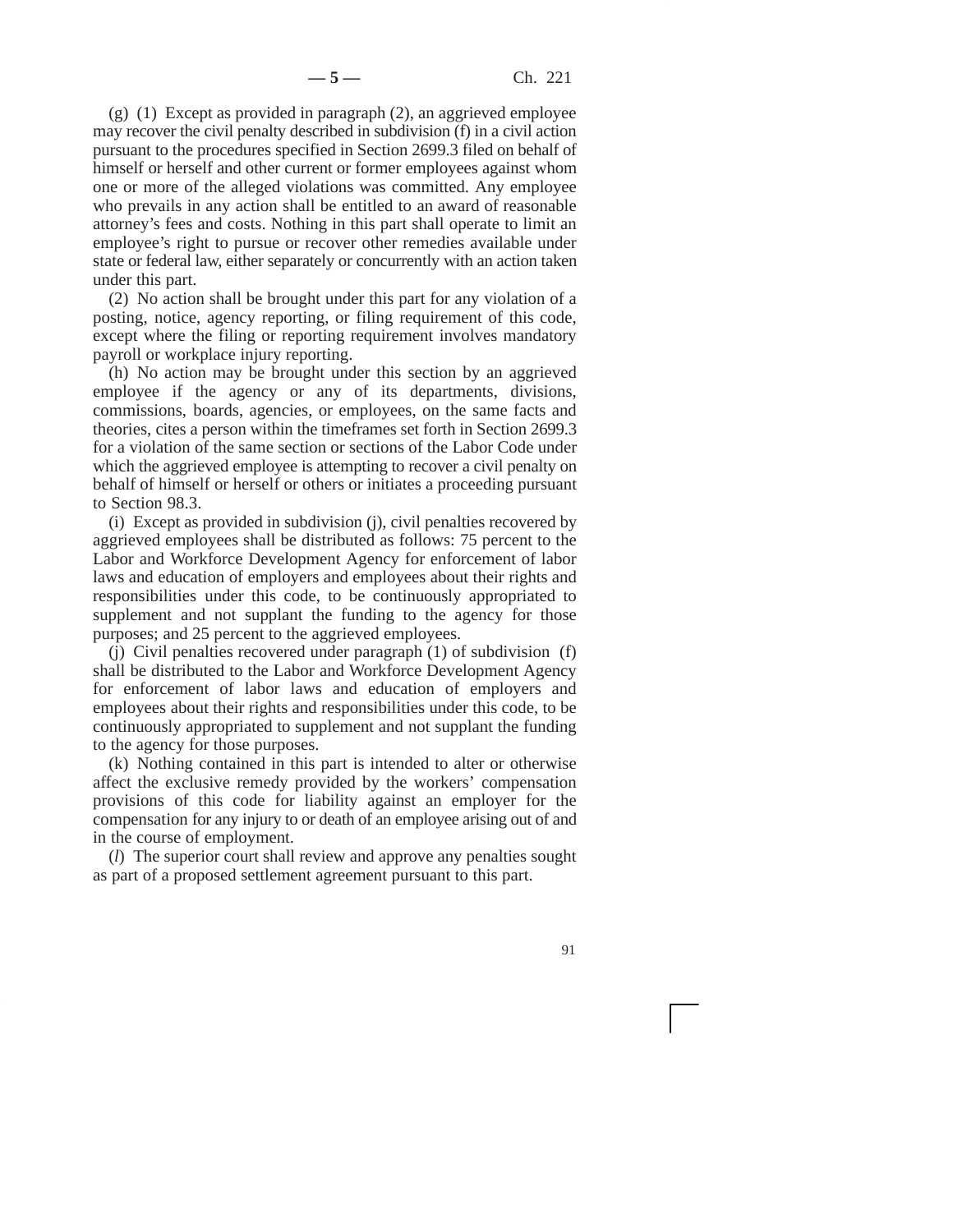(m) This section shall not apply to the recovery of administrative and civil penalties in connection with the workers' compensation law as contained in Division 1 (commencing with Section 50) and Division 4 (commencing with Section 3200), including, but not limited to, Sections 129.5 and 132a.

(n) The agency or any of its departments, divisions, commissions, boards, or agencies may promulgate regulations to implement the provisions of this part.

SEC. 4. Section 2699.3 is added to the Labor Code, to read:

2699.3. (a) A civil action by an aggrieved employee pursuant to subdivision (a) or (f) of Section 2699 alleging a violation of any provision listed in Section 2699.5 shall commence only after the following requirements have been met:

(1) The aggrieved employee or representative shall give written notice by certified mail to the Labor and Workforce Development Agency and the employer of the specific provisions of this code alleged to have been violated, including the facts and theories to support the alleged violation.

(2) (A) The agency shall notify the employer and the aggrieved employee or representative by certified mail that it does not intend to investigate the alleged violation within 30 calendar days of the postmark date of the notice received pursuant to paragraph (1). Upon receipt of that notice or if no notice is provided within 33 calendar days of the postmark date of the notice given pursuant to paragraph (1), the aggrieved employee may commence a civil action pursuant to Section 2699.

(B) If the agency intends to investigate the alleged violation, it shall notify the employer and the aggrieved employee or representative by certified mail of its decision within 33 calendar days of the postmark date of the notice received pursuant to paragraph (1). Within 120 calendar days of that decision, the agency may investigate the alleged violation and issue any appropriate citation. If the agency determines that no citation will be issued, it shall notify the employer and aggrieved employee of that decision within five business days thereof by certified mail. Upon receipt of that notice or if no citation is issued by the agency within the 158-day period prescribed by subparagraph (A) and this subparagraph or if the agency fails to provide timely or any notification, the aggrieved employee may commence a civil action pursuant to Section 2699.

(C) Notwithstanding any other provision of law, a plaintiff may as a matter of right amend an existing complaint to add a cause of action arising under this part at any time within 60 days of the time periods specified in this part.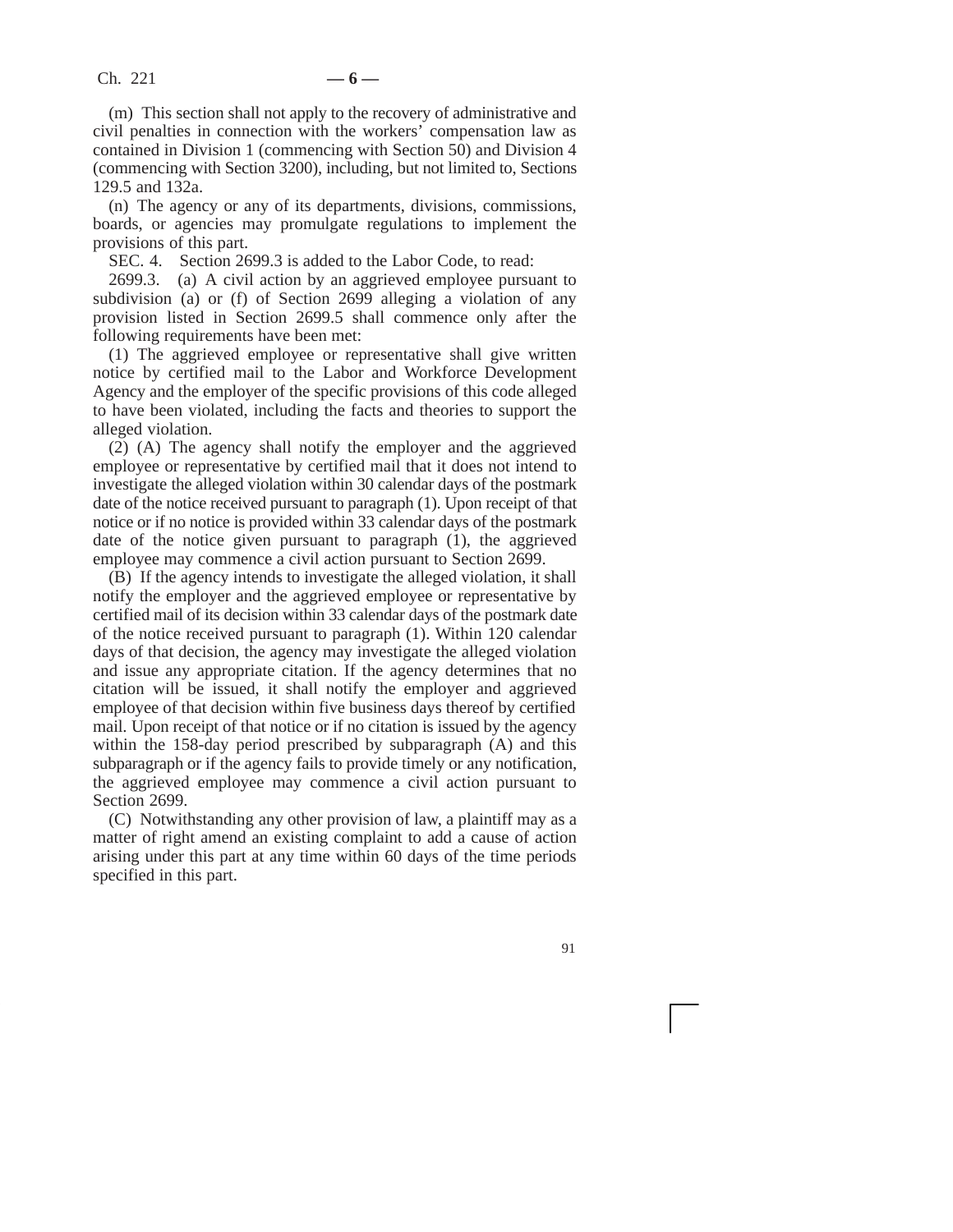(b) A civil action by an aggrieved employee pursuant to subdivision (a) or (f) of Section 2699 alleging a violation of any provision of Division 5 (commencing with Section 6300) other than those listed in Section 2699.5 shall commence only after the following requirements have been met:

(1) The aggrieved employee or representative shall give notice by certified mail to the Division of Occupational Safety and Health and the employer, with a copy to the Labor and Workforce Development Agency, of the specific provisions of Division 5 (commencing with Section 6300) alleged to have been violated, including the facts and theories to support the alleged violation.

(2) (A) The division shall inspect or investigate the alleged violation pursuant to the procedures specified in Division 5 (commencing with Section 6300).

(i) If the division issues a citation, the employee may not commence an action pursuant to Section 2699. The division shall notify the aggrieved employee and employer in writing within 14 calendar days of certifying that the employer has corrected the violation.

(ii) If by the end of the period for inspection or investigation provided for in Section 6317, the division fails to issue a citation and the aggrieved employee disputes that decision, the employee may challenge that decision in the superior court. In such an action, the superior court shall follow precedents of the Occupational Safety and Health Appeals Board. If the court finds that the division should have issued a citation and orders the division to issue a citation, then the aggrieved employee may not commence a civil action pursuant to Section 2699.

(iii) A complaint in superior court alleging a violation of Division 5 (commencing with Section 6300) other than those listed in Section 2699.5 shall include therewith a copy of the notice of violation provided to the division and employer pursuant to paragraph (1).

(iv) The superior court shall not dismiss the action for nonmaterial differences in facts or theories between those contained in the notice of violation provided to the division and employer pursuant to paragraph (1) and the complaint filed with the court.

(B) If the division fails to inspect or investigate the alleged violation as provided by Section 6309, the provisions of subdivision (c) shall apply to the determination of the alleged violation.

(3) (A) Nothing in this subdivision shall be construed to alter the authority of the division to permit long-term abatement periods or to enter into memoranda of understanding or joint agreements with employers in the case of long-term abatement issues.

(B) Nothing in this subdivision shall be construed to authorize an employee to file a notice or to commence a civil action pursuant to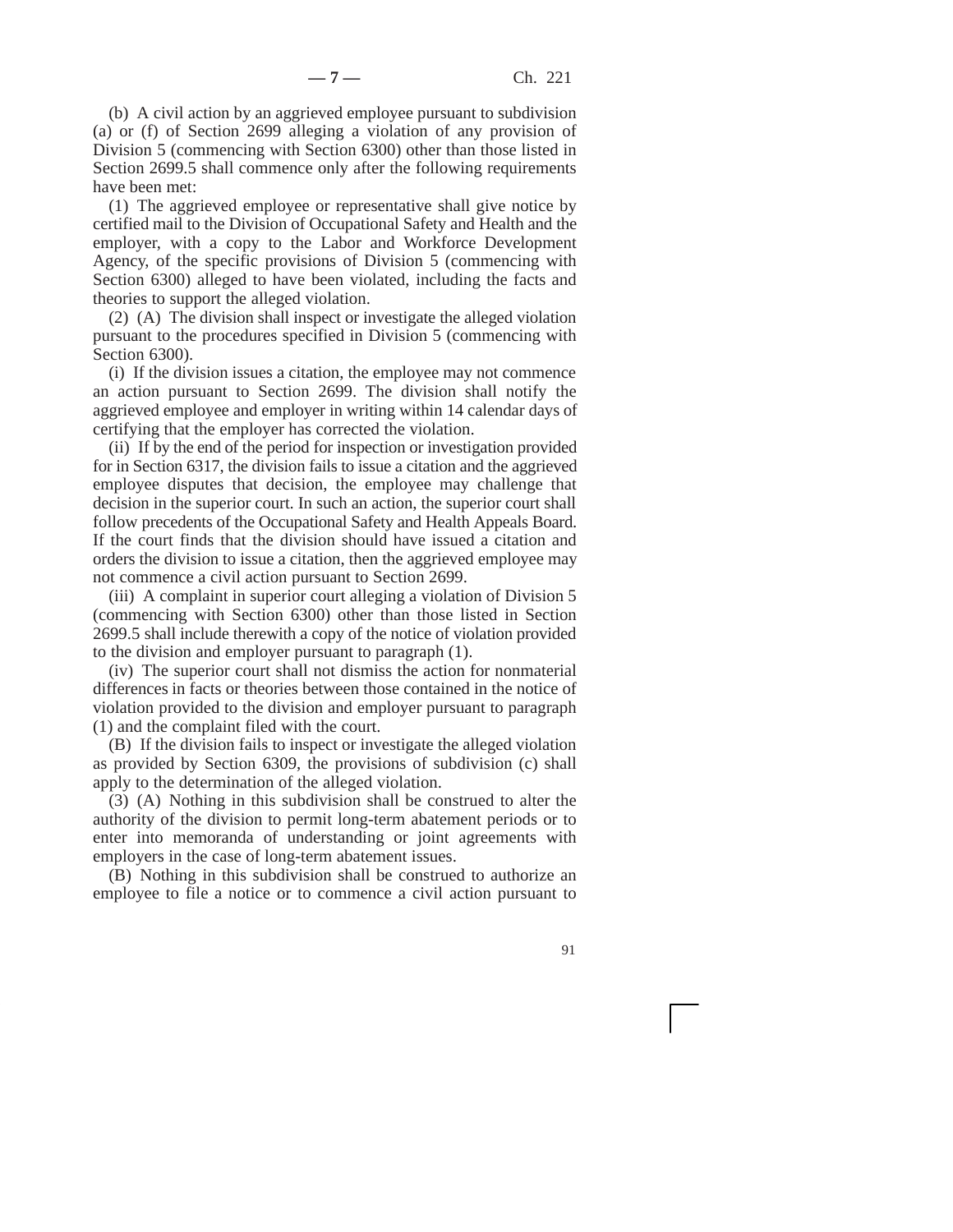Section 2699 during the period that an employer has voluntarily entered into consultation with the division to ameliorate a condition in that particular worksite.

(C) An employer who has been provided notice pursuant to this section may not then enter into consultation with the division in order to avoid an action under this section.

(4) The superior court shall review and approve any proposed settlement of alleged violations of the provisions of Division 5 (commencing with Section 6300) to ensure that the settlement provisions are at least as effective as the protections or remedies provided by state and federal law or regulation for the alleged violation. The provisions of the settlement relating to health and safety laws shall be submitted to the division at the same time that they are submitted to the court. This requirement shall be construed to authorize and permit the division to comment on those settlement provisions, and the court shall grant the division's commentary the appropriate weight.

(c) A civil action by an aggrieved employee pursuant to subdivision (a) or (f) of Section 2699 alleging a violation of any provision other than those listed in Section 2699.5 or Division 5 (commencing with Section 6300) shall commence only after the following requirements have been met:

(1) The aggrieved employee or representative shall give written notice by certified mail to the Labor and Workforce Development Agency and the employer of the specific provisions of this code alleged to have been violated, including the facts and theories to support the alleged violation.

(2) (A) The employer may cure the alleged violation within 33 calendar days of the postmark date of the notice. The employer shall give written notice by certified mail within that period of time to the aggrieved employee or representative and the agency if the alleged violation is cured, including a description of actions taken, and no civil action pursuant to Section 2699 may commence. If the alleged violation is not cured within the 33-day period, the employee may commence a civil action pursuant to Section 2699.

(B) No employer may avail himself or herself of the notice and cure provisions of this subdivision more than three times in a 12-month period for the same violation or violations contained in the notice, regardless of the location of the worksite.

(3) If the aggrieved employee disputes that the alleged violation has been cured, the aggrieved employee or representative shall provide written notice by certified mail, including specified grounds to support that dispute, to the employer and the agency. Within 17 calendar days of the postmark date of that notice, the agency shall review the actions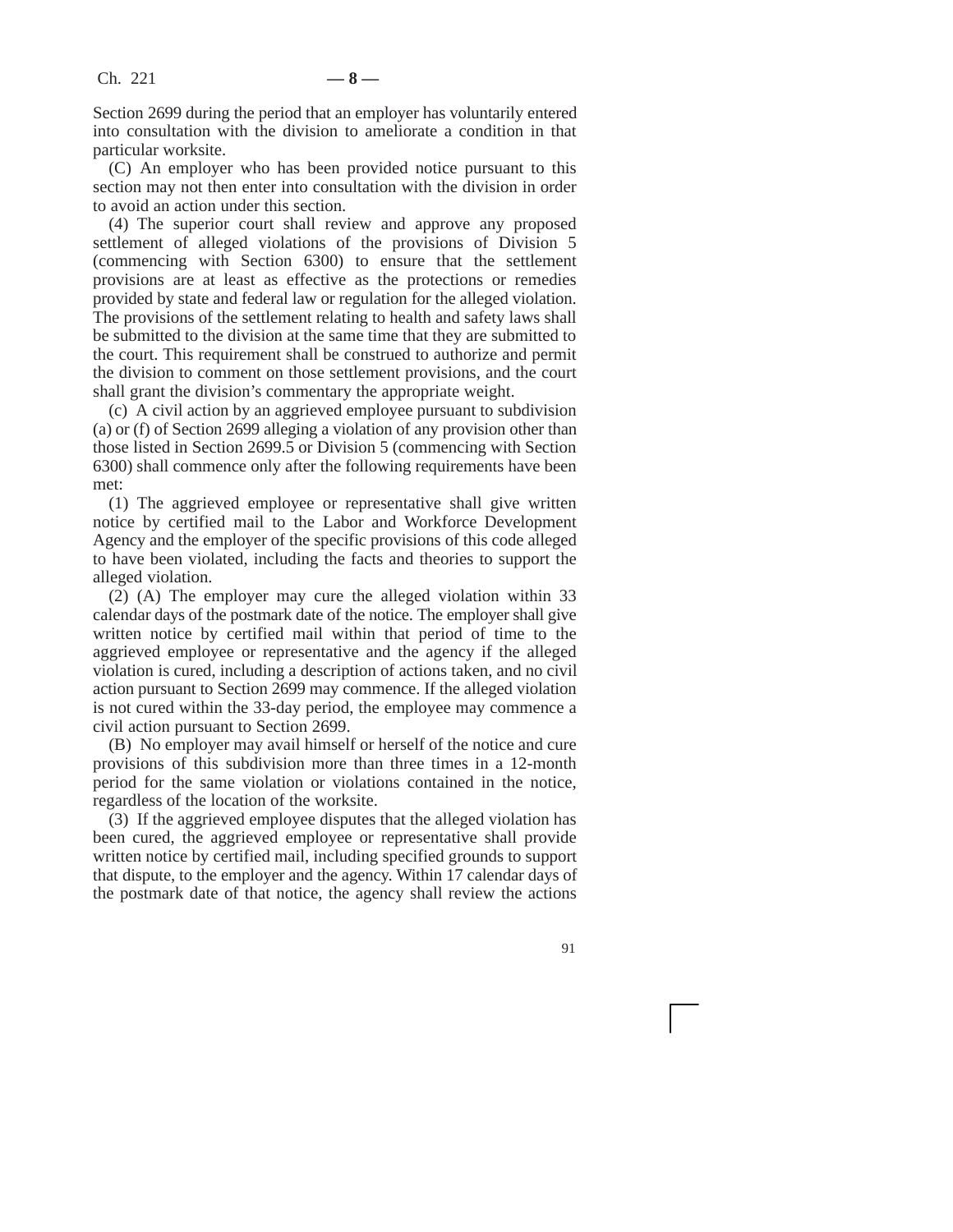taken by the employer to cure the alleged violation, and provide written notice of its decision by certified mail to the aggrieved employee and the employer. The agency may grant the employer three additional business days to cure the alleged violation. If the agency determines that the alleged violation has not been cured or if the agency fails to provide timely or any notification, the employee may proceed with the civil action pursuant to Section 2699. If the agency determines that the alleged violation has been cured, but the employee still disagrees, the employee may appeal that determination to the superior court.

(d) The periods specified in this section are not counted as part of the time limited for the commencement of the civil action to recover penalties under this part.

SEC. 5. Section 2699.5 is added to the Labor Code, to read:

2699.5. The provisions of subdivision (a) of Section 2699.3 shall apply to any alleged violation of the following provisions: subdivision (k) of Section 96, Section 98.6, 201, 201.5, 201.7, 202, 203, 203.1, 203.5, 204, 204a, 204b, 204.1, 204.2, 205, 205.5, 206, 206.5, 208, 209, 212, subdivision (d) of Section 213, 221, 222, 222.5, 223, 224, subdivision (a) of Section 226, 226.7, 227, 227.3, 230, 230.1, 230.2, 230.3, 230.4, 230.7, 230.8, 231, subdivision (c) of Section 232, subdivision (c) of Section 232.5, 233, 234, 351, 353, 403, subdivision (b) of Section 404, 432.2, 432.5, 432.7, 435, 450, 510, 511, 512, 513, 551, 552, 601, 602, 603, 604, 750, 751.8, 800, 850, 851, 851.5, 852, 921, 922, 923, 970, 973, 976, 1021, 1021.5, 1025, 1026, 1101, 1102, 1102.5, 1153, subdivision (c) or (d) of Section 1174, 1194, 1197, 1197.1, 1197.5, 1198, subdivision (b) of Section 1198.3, 1199, 1199.5, 1290, 1292, 1293, 1293.1, 1294, 1294.1, 1294.5, 1296, 1297, 1298, 1301, 1308, 1308.1, 1308.7, 1309, 1309.5, 1391, 1391.1, 1391.2, 1392, 1683, 1695, subdivision (a) of Section 1695.5, 1695.55, 1695.6, 1695.7, 1695.8, 1695.9, 1696, 1696.5, 1696.6, 1697.1, 1700.25, 1700.26, 1700.31, 1700.32, 1700.40, 1700.47, paragraph (1), (2), or (3) of subdivision (a) of or subdivision (e) of Section 1701.4, subdivision (a) of Section 1701.5, 1701.8, 1701.10, 1701.12, 1735, 1771, 1774, 1776, 1777.5, 1811, 1815, 2651, 2673, subdivision (a) of Section 2673.1, 2695.2, 2800, 2801, 2802, 2806, 2810, subdivision (b) of Section 2929, 3095, 6310, 6311, or 6399.7.

SEC. 6. (a) The Legislature finds and declares that, as enunciated in long-standing judicial precedent, its inherent authority to create causes of action or remedies necessarily includes the authority to abolish them. Therefore, a plaintiff seeking recovery upon a legislatively created cause of action runs the risk that the Legislature may repeal or alter that cause during the pendency of the claim. Thus, the Legislature further finds and declares that the alteration of the right to recover civil penalties